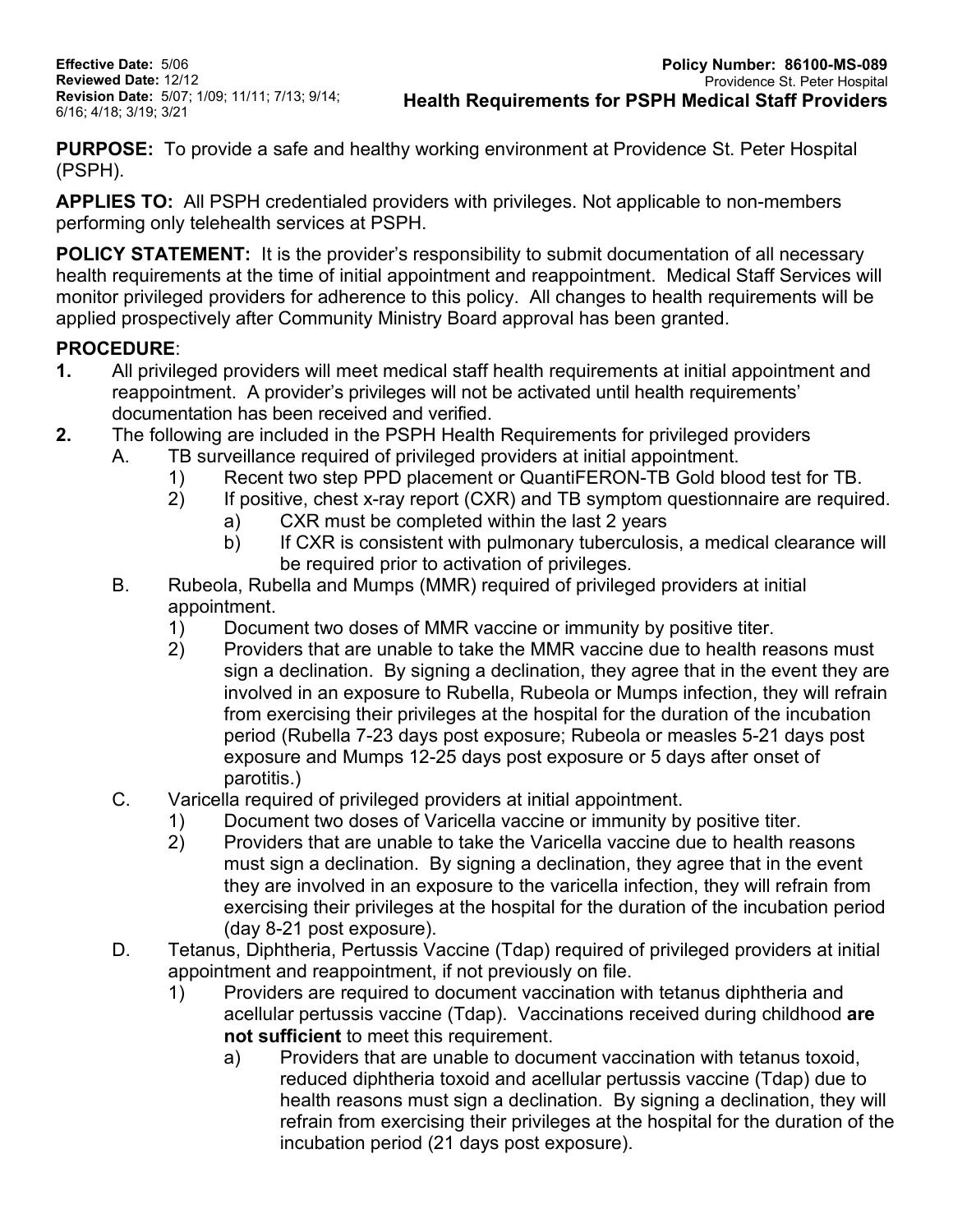- b) If a Tdap record or declination is not on file at reappointment, the provider's reappointment will be incomplete and the provider's privileges will be not be activated. If a Tdap record or declination is not received within 90 days of the reappointment date an automatic expiration will be processed.
- E. Hepatitis B required of privileged providers at initial appointment.
	- 1) Providers are required to document 3 shot vaccinations and titers.
	- 2) Providers who are unable to document 3 shot vaccinations and titers are required to document initiation of vaccine protocol or sign a declination.
- F. Influenza
	- 1) Providers must obtain seasonal influenza vaccination annually.
	- 2) Providers that are unable to receive refrain from having a seasonal an influenza vaccination must sign a declination.

**Key Words:** Immunity; TB surveillance; Rubeola; Rubella; Varicella; Hepatitis, MMR, Vaccination; Tdap, PPD, QuantiFERON-TB Gold

**Owner:** Credentials Committee

## **Contributing Department/Committee Approval: Medical Executive Committee, Infection Control Committee**

### **Attachment: Medical Staff Tuberculosis Questionnaire**

### **Administrative Approval:**

Francois (and mo

Francois M. Cady, MD, Medical Staff President

Jennifer Groberg, Community Ministry Board Chair